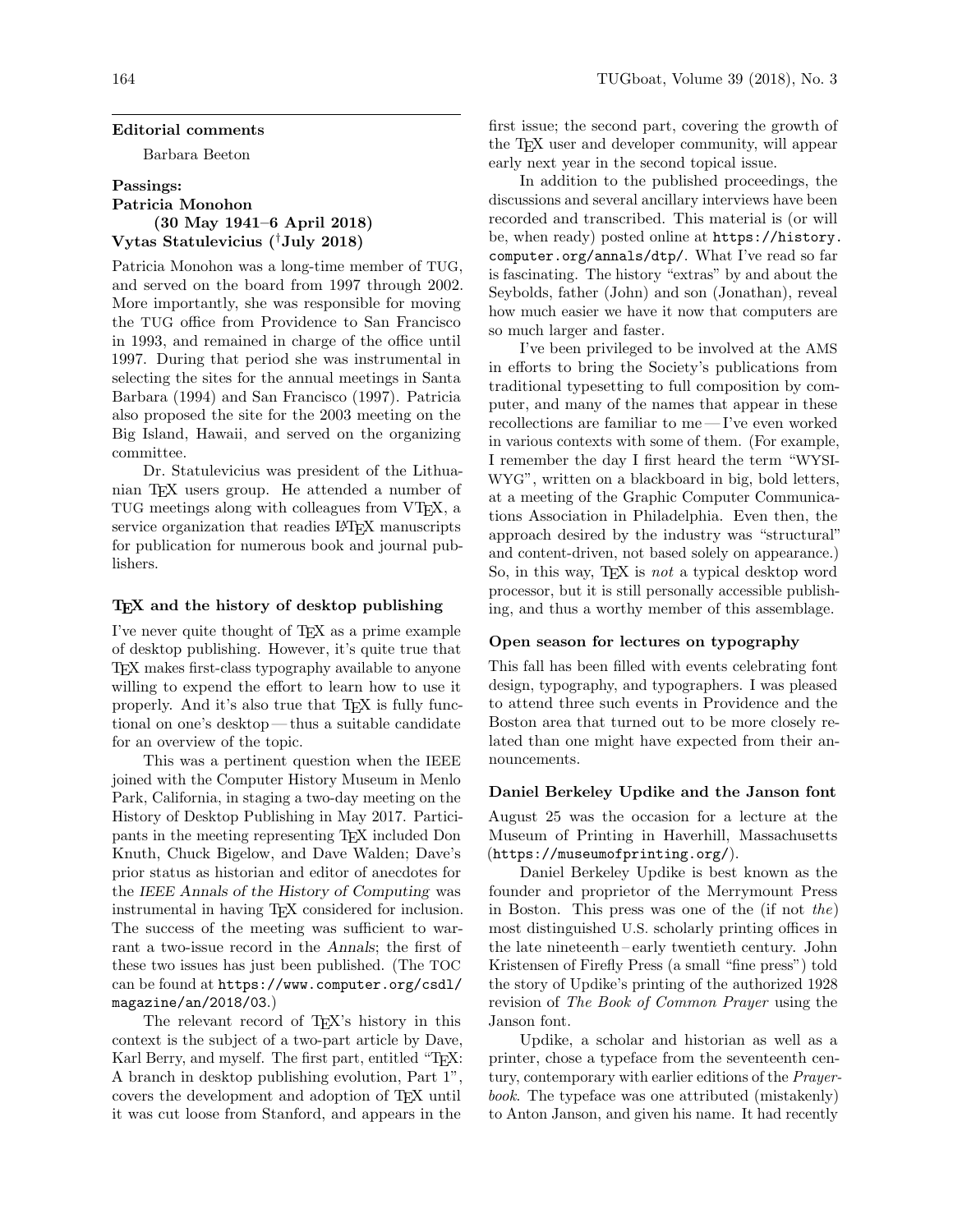been revived and was available from the Stempel type foundry (in Germany), cast from the original matrices. However, not all the sizes needed for the Prayerbook were available, so Updike— in contrast to all his earlier projects, which used type from the original foundries — chose to duplicate the type, creating new matrices from original types where they existed, and having additional matrices made for the "missing" 18-point, interpolated from the existing sizes.

The Janson matrices made for the Merrymount Press are now in the possession of Firefly Press, and Kristensen characterizes himself as "the world's last D. B. Updike 'wannabe'".

Kristensen's talk also covered other fonts used, and works issued, by the Merrymount Press, as well as Updike's relations with other printers and institutions of the period. A comparison with the works designed by Bruce Rogers recognized the sheer beauty of Rogers' title pages and text, but pointed out that they were not easy to read, whereas Updike designed books that were not only beautiful, but meant to be read and used, an absolute requirement for works such as the Prayerbook. (An attendee at the lecture had experience conducting services from the Prayerbook, and confirmed that it is indeed eminently suited for that use.)

When the Merrymount Press ceased operation, its holdings were distributed to several sites, mostly outside Massachusetts— to keep them away from Harvard. (It wasn't explained why Updike was adamant about this.) The bulk of the fonts, most matrices, and other materials were relocated to the Huntington Library in San Marino, California. The matrices for the Mountjoye (Bell) font went to the Bancroft Library at Berkeley. The matrices for the Janson font passed through several hands, ending up with Firefly Press. The matrices for two fonts (Merrymount and Montallegro) created for the Press, along with much historical material, specimen sheets, and related papers were donated to Special Collections at the Providence Public Library, where they became the foundation of the D. B. Updike Collection. Updike was a native Rhode Islander, and his legacy is now a resource for aspiring type designers, as reported in other TUGboat issues, as well as later in this column.

## W. A. Dwiggins— Making orders

A review of the book by Bruce Kennett— W. A. Dwiggins: A life in design — appeared in the previous issue of TUGboat ([https://tug.org/TUGboat/](https://tug.org/TUGboat/tb39-2/tb122reviews-kennett.pdf) [tb39-2/tb122reviews-kennett.pdf](https://tug.org/TUGboat/tb39-2/tb122reviews-kennett.pdf)). On October 13, Kennett appeared at the Museum of Printing to

talk about the period of Dwiggins' life during which he worked with many of the paper mills in Massachusetts, producing advertising and promotional materials aimed at printers, the principal users of the paper products.

Dwiggins' approach was not a "hard sell", but provided information that would assist printers in making best use of each type of paper. Among the techniques he recommended were the use of line cuts rather than halftones to present illustrations; the contemporary technology did not render halftones cleanly, whereas line cuts were capable of producing sharp, attractive images. Other recommendations included matching fonts and paper to the intended final product and audience. What he provided was a toolbox, not a recipe. An attractive broadside in fact unfolded to display the image of a functional carpenter's toolkit, inviting the viewer to choose the best tools for the job.

In a related comment, Dwiggins voiced the opinion that the lowercase of available sans serif fonts was simply dreadful. On hearing that opinion, Linotype asked "can you do better?" Rising to the challenge, Dwiggins produced designs that were indeed superior to anything already available; as a result, Linotype put him on retainer, accepting unseen anything that Dwiggins produced that was applicable to their line.

A quite broad selection of examples of Dwiggins' work was on display, to be handled and inspected directly. This gave a wider appreciation of the work than can be obtained from images in a book, no matter how carefully produced.

### The Updike prize for student font designers

Special Collections at the Providence Public Library is the home of an extensive typography collection that grew from a legacy of Daniel Berkeley Updike's correspondence and books on the subject, and is named in his honor. Since 2014, when a prize for student type design was launched with a lecture by Matthew Carter [\[1\]](#page-2-0), a ceremony has been held every year [\[2,](#page-2-1) [3,](#page-2-2) [4\]](#page-2-3) to recognize the finalists and winner of the prize, accompanied by a talk by a current practitioner of font design [\[5\]](#page-2-4). This year's celebration was held on October 24, and the speaker was Victoria Rushton.

Rushton is an illustration graduate of the Rhode Island School of Design (RISD).

During her undergraduate studies, she discovered that, more than anything else, she liked to include words in her drawings. After graduation, she determined that font design was much more suited to her interests and undertook training at Font Bureau to design typefaces. Three of her typefaces have been